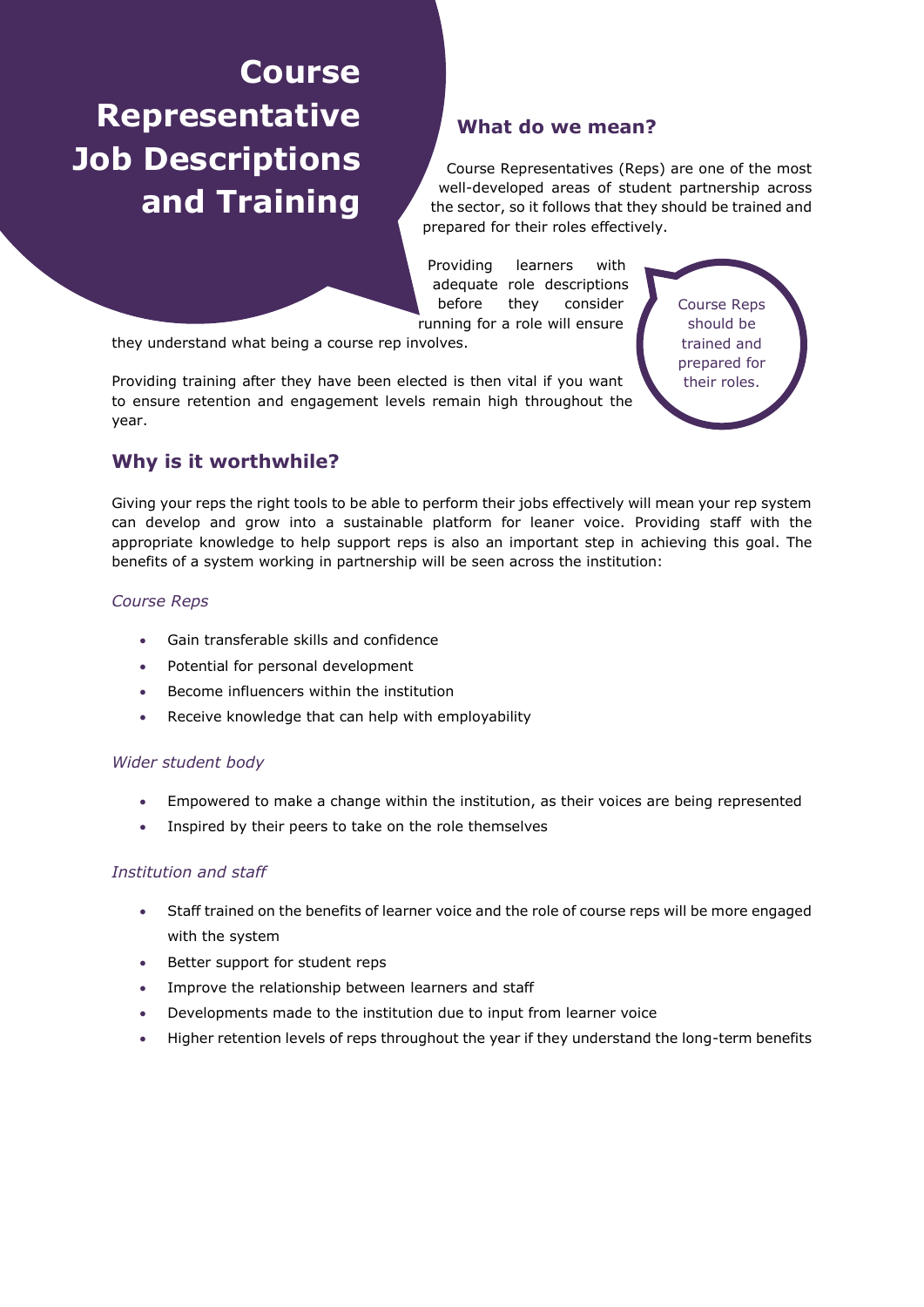## **Where to start**

Usually, writing a job description will help to influence what it is you might want to include in your training. For example, if one of the expectations of the role is to attend meetings, you might want to train your reps on meeting etiquette. Therefore, we suggest tackling the job description first.

#### *Job Description*

Preparing learners for the role is an important step in ensuring their continued enthusiasm and dedication.

A job description for course reps should outline the role for any prospective candidates. Coleg Sir Gâr give their job description, which can be found in the resources section of this document, after the reps have been picked. It is an excellent example of what a job description should look like. Job descriptions are also great to use during the election process itself as a means of advertising the roles and encourage students to put themselves forward.

Preparing learners for the role is an important step in ensuring their continued enthusiasm and dedication throughout the year. If they do not know what they are signing up for, they may lose interest over time. Conversely, if they understand what is involved from the very beginning, it

is more likely they will wish to see the project through to completion.

It is also an excellent advertising tool, if phrased in a way which demonstrates the engaging and rewarding nature of the role. **Having keen reps who are enthusiastic is important in developing the course rep system**, as they are more likely to inspire their peers. If reps did not comprehend the responsibility of the role and become disengaged, this can have knock-on effects on retention.

The content of the job description should include the main duties of the role as a bare minimum, but can also include information on the types of issues that might be raised (as seen in the Coleg Sir Gar example), initial signposting for where to seek help, dates of any upcoming meetings, and any useful hints and tips for being a successful rep.

All of this should then be complemented by some initial training once your reps have been elected.

### *Training*

Initial training for your reps should involve giving them the necessary information to enable them to carry out their roles. This will include information such as how, when, and

why they should gather feedback from their peers, who to feed this back to, any committees or councils on which they sit, etc. This initial training should cover the basics so that the leaners understand the fundamentals of being a rep. Many colleges provide this already, and will **host training sessions over several days to ensure that students do not have to miss lessons**.

Provide further training for the personal development of your reps.

Beyond this, it is encouraged to provide further training for the personal development of your reps. The aim of this would be to improve their confidence in the role, give them opportunities to learn new skills, and overall increase the effectiveness of the course rep system.

Possible training modules could include subjects such as meeting skills, how to run a campaign, and dealing with stress. All of these have been delivered by Wise Wales at our annual Course Representative Conference. Some of the slides used at previous conferences can be found on our website, listed in the resources section of this document.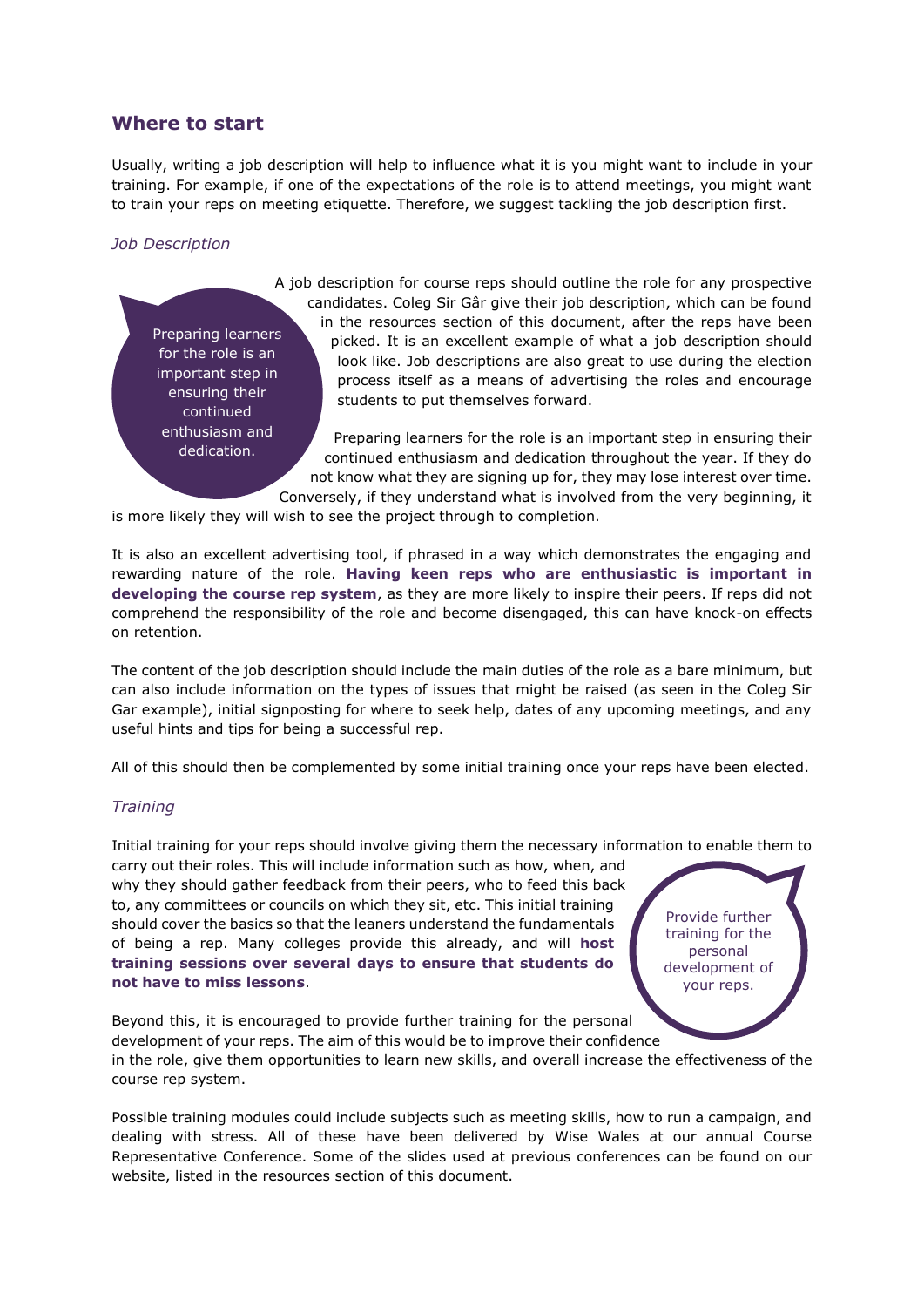There is also an example training handout from Plymouth University. This might prove useful in helping you develop your own training material.

Learners will be more likely to attend training if it is something which they have requested.

One of the areas not previously covered by Wise, but which we have seen raised a number of times, is social media. It is a tool which, if utilised properly, can prove to be very effective in engaging leaners in the rep system. It can help to collect feedback and disseminate back any results. There should be clear outlines, however, on what social media should be used for and in what capacity. One of the other resources in this series focusses on communication and branding, including social media.

We recommend that you ask your Reps what it is they would like to learn. You can give them options in a survey, or openly discuss ideas during meetings. They will be more likely to attend and engage with training

if it is something which they have requested.

**Training can also be part of a reward scheme**, which helps reps become motivated to explore their role more fully. If there are different levels of training, from basic to personal development, you could create a system which encourages reps to work their way through the training each term.

Overall, your training should ideally cover a range of subjects throughout the year, tailored to what your learners require. This will help to support them during their period as a rep, and hopefully **increase retention levels, as well as overall engagement**.

#### *Staff Training*

While preparing your reps is essential for a successful course rep structure, it is also important to train staff. **Understanding the role of reps, how they can and should be supported, and the overall impact of learner voice, is an essential part of creating partnership.** 

Training does not need to be overly formal, and should not create any extra work for staff. It should simply provide knowledge about how staff can interact with the reps to support both the learners and the institution in making the most out of the role. Tutors, for example, could be asked to help with the promotion of the election period. Staff who sit on any boards shared by reps should also be made aware of why the rep is there, what their role is, and how they should be involved.

Provide knowledge about how staff can support the learners and the institution.

### **Case Study: Class Reps in 6 Steps**

Grwp Llandrillo Menai took a new approach to their course rep training after receiving feedback that their lecture-style slides were not effective. They asked their reps what they thought they needed to learn, and the learners came up with 'Class Reps in 6 Steps' (a link to the steps is in the Resources section). These simple steps communicated the essential information that the reps required, without overwhelming them.

The six steps were developed with help from the Students' Union, and have had a great feedback from learners. This is an excellent example of how involving students in the development of your training can have great outcomes.